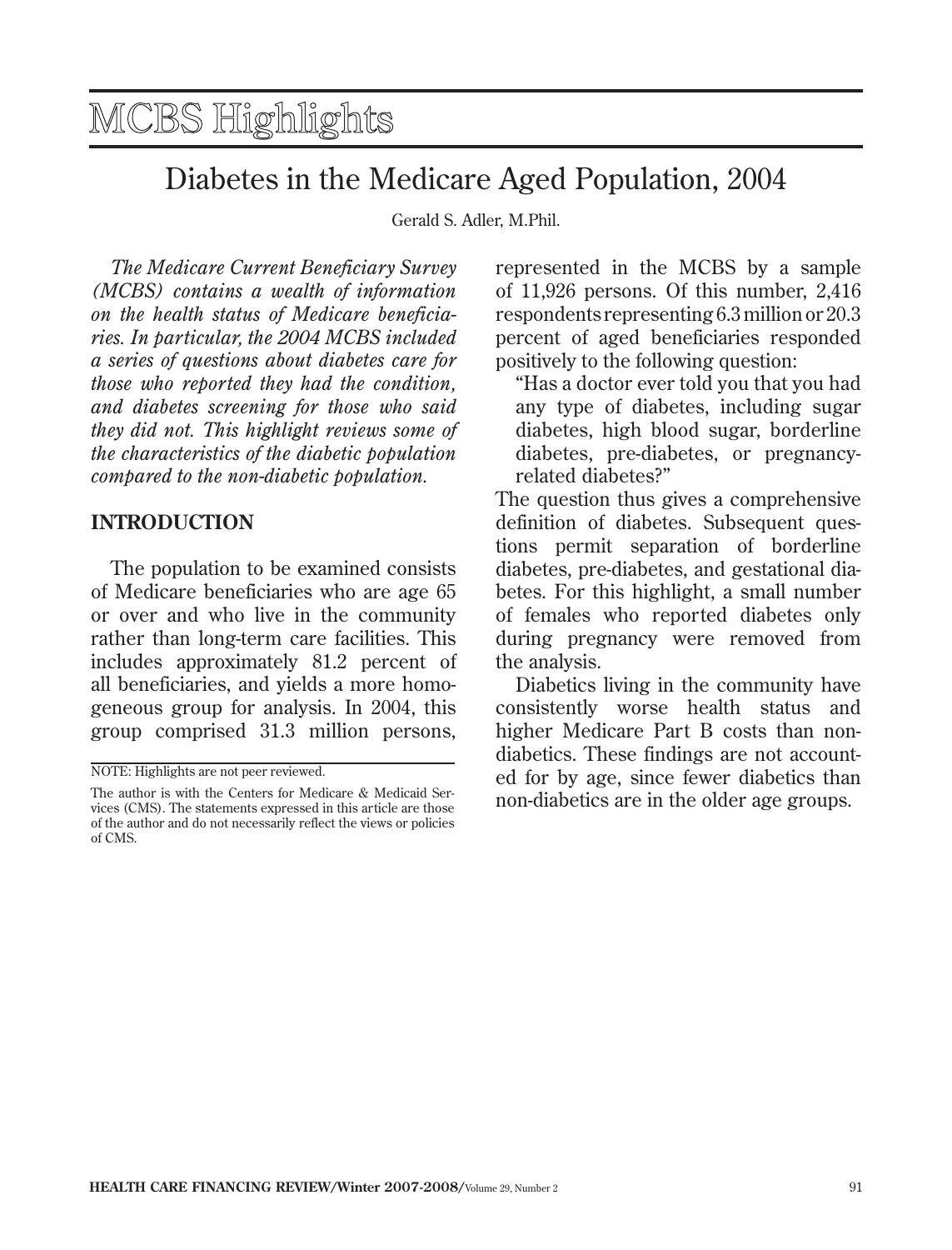**Figure 1 Percent of Beneficiaries Who Have Diabetes, by Age: 2004** 



 • This figure presents the percent of beneficiaries in each age group who have diabetes. At least two factors are at work: the number of diabetics is increased by the onset of the disease over time, and rates of mortality and institutionalization reduce that number. Mortality and institutionalization most likely occur more frequently with diabetes than without it.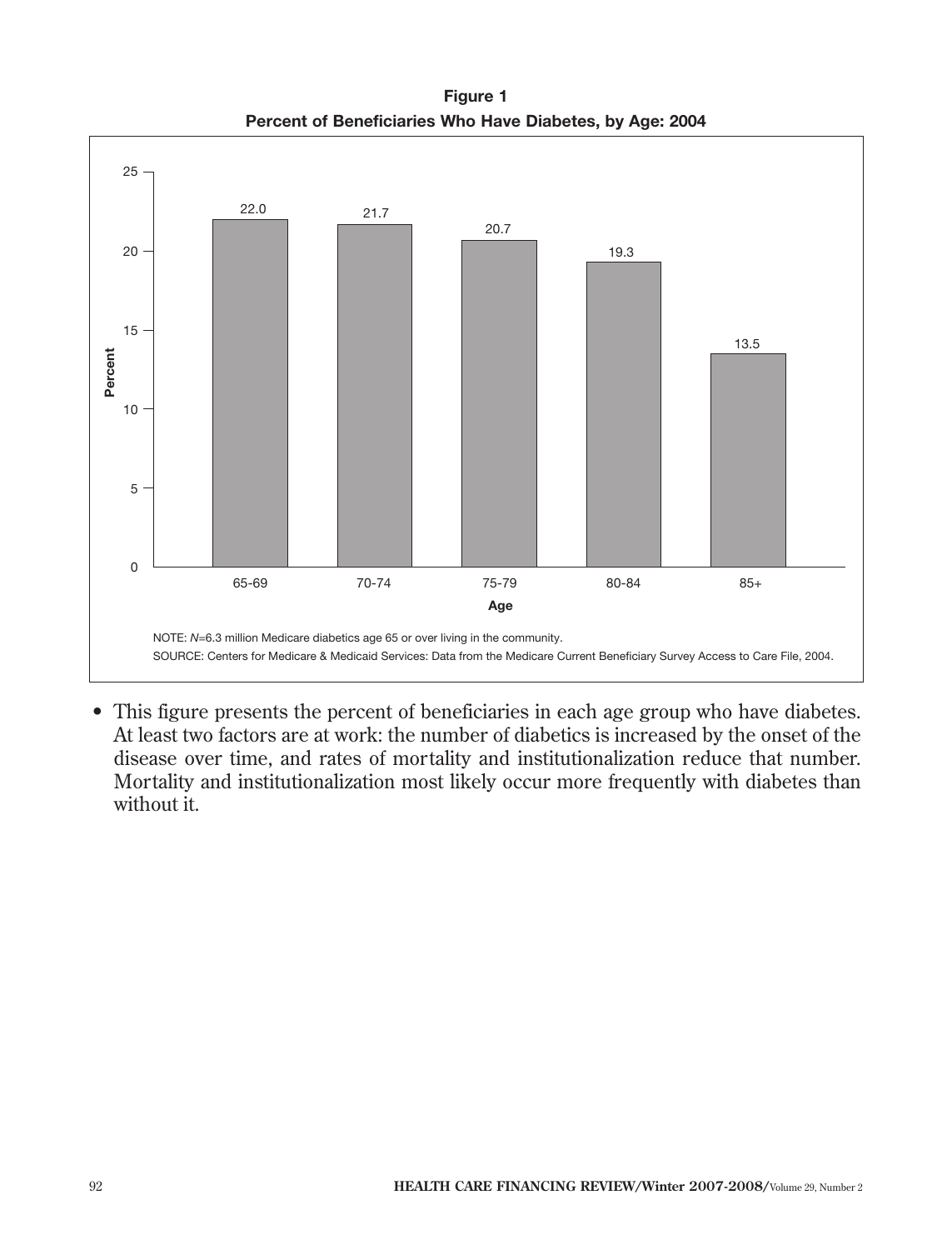**Figure 2 Percent Distribution of Age at First Diagnosis With Diabetes: 2004**



• Many of the Medicare aged diabetics—62.5 percent—were first diagnosed between age 55 and 74.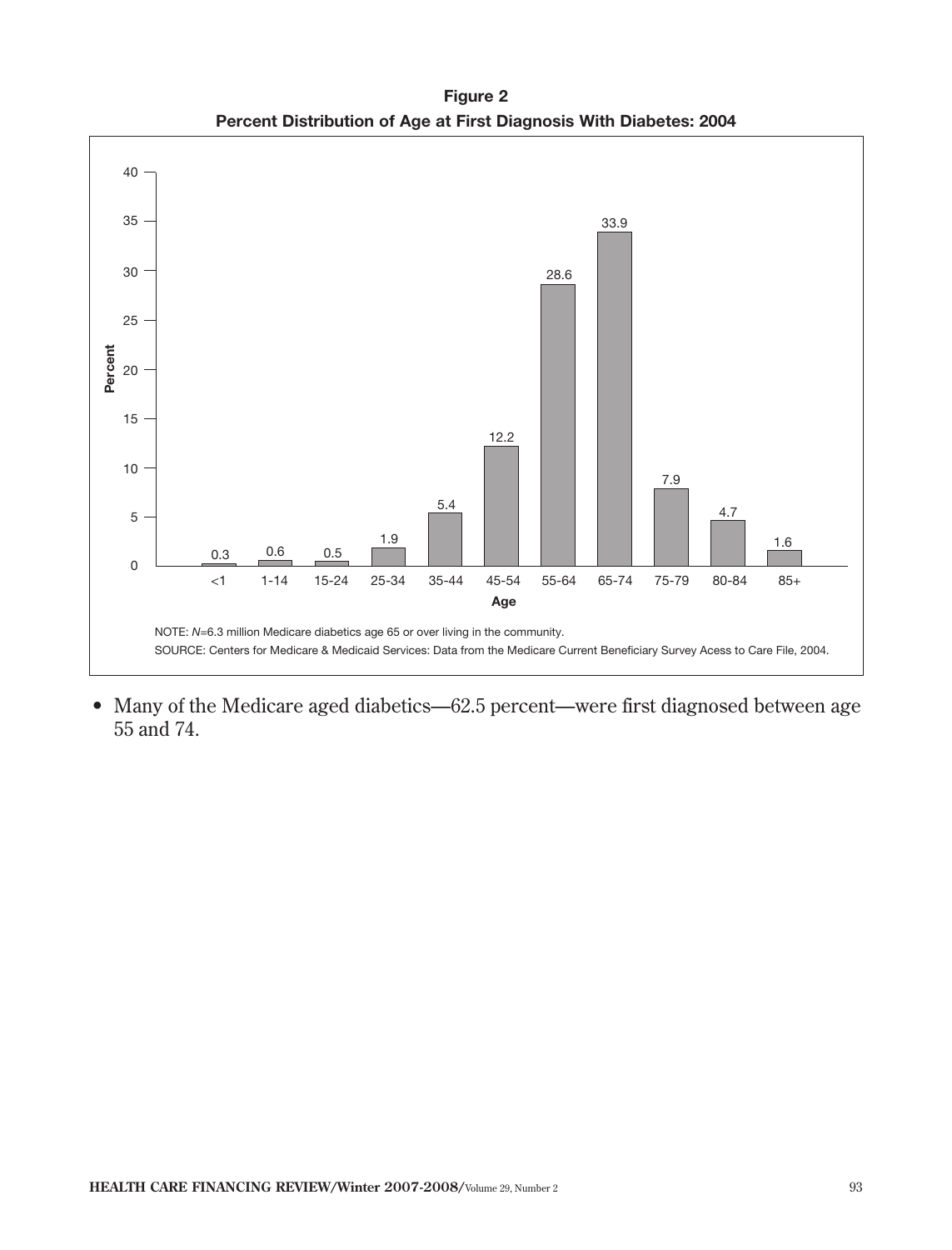**Figure 3 Percent Distribution of Population Who Have Been Diagnosed With Diabetes, by Duration of Diagnosis: 2004**



 • As a result, while a large number of people have had diabetes for more than 20 years; an even larger proportion of the population is relatively new to the disease. Almost one-half (49.8 percent) have been diagnosed for less than 10 years.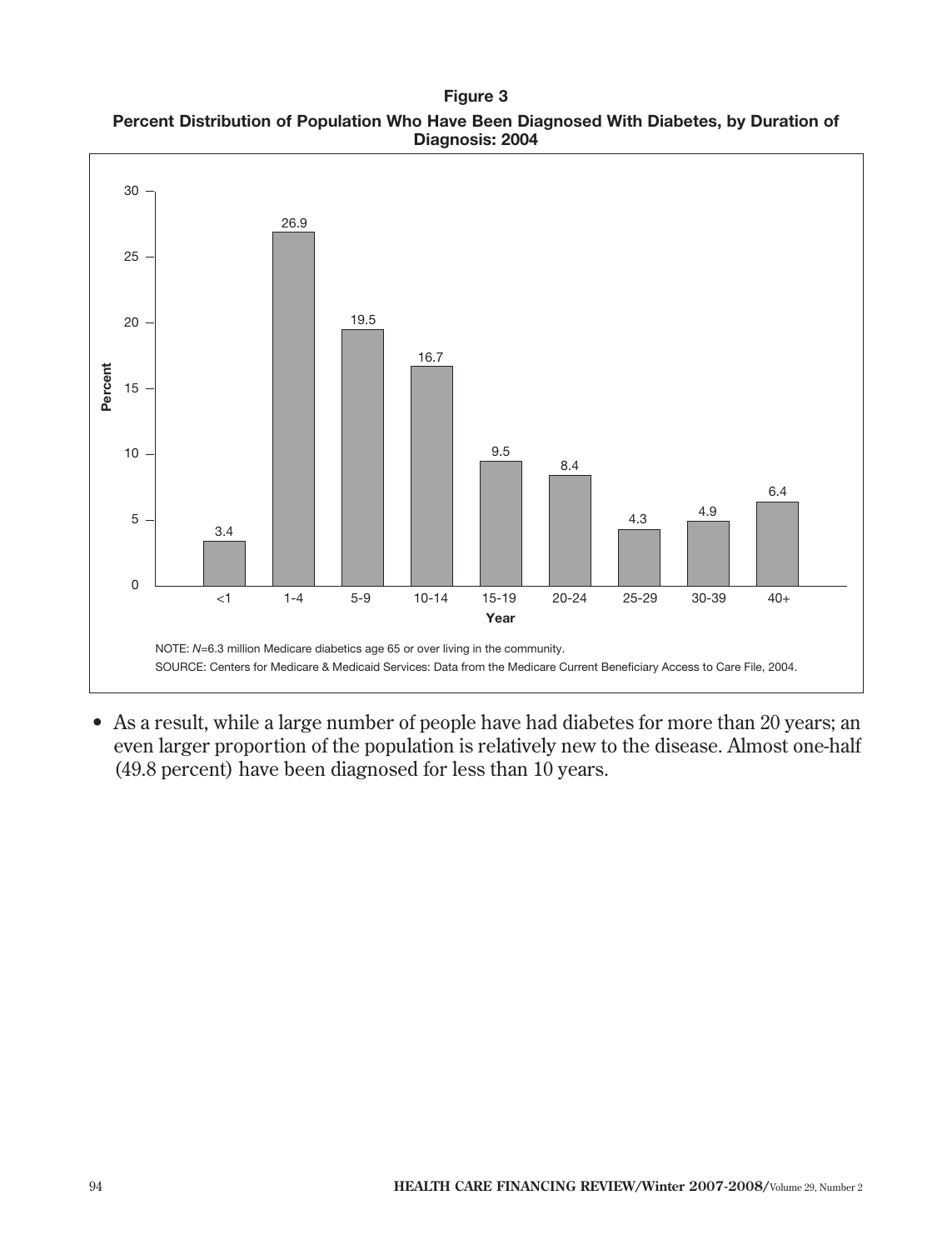**Figure 4 [Percent Diabetic in the Medicare Population, by Ethnicity: 2004](#page-10-0)**



• The diabetic population is composed of 10.4 percent Hispanic, 11.9 percent Black, 73.1 percent White, and 4.6 percent other races or no answers. This figure shows the percent of each of the three main groups who are diabetic. Clearly Hispanic and Black persons have higher rates of diabetes than White persons.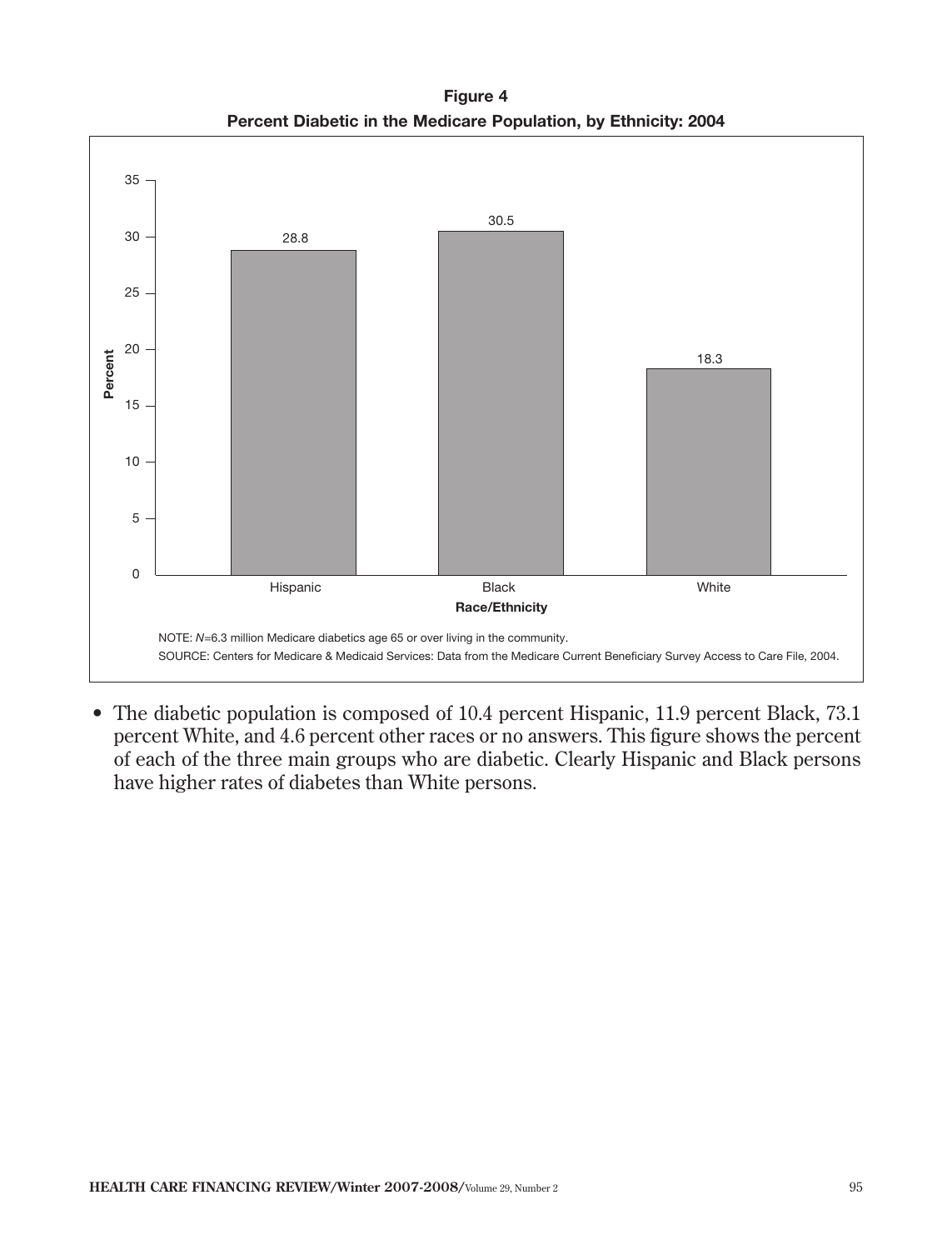**Figure 5 Percent Distribution of Diabetics and Non-Diabetics, by Health Status: 2004**



 • Self-reported health status is poorer for diabetics than non-diabetics, even though the diabetic group is younger on average. The whole distribution of health status is lower for diabetics: more diabetics see their health as fair or poor (33.5 versus 17.3 percent for non-diabetics), and fewer diabetics see their health status as excellent or very good (30.6 versus 50.7 percent of non-diabetics).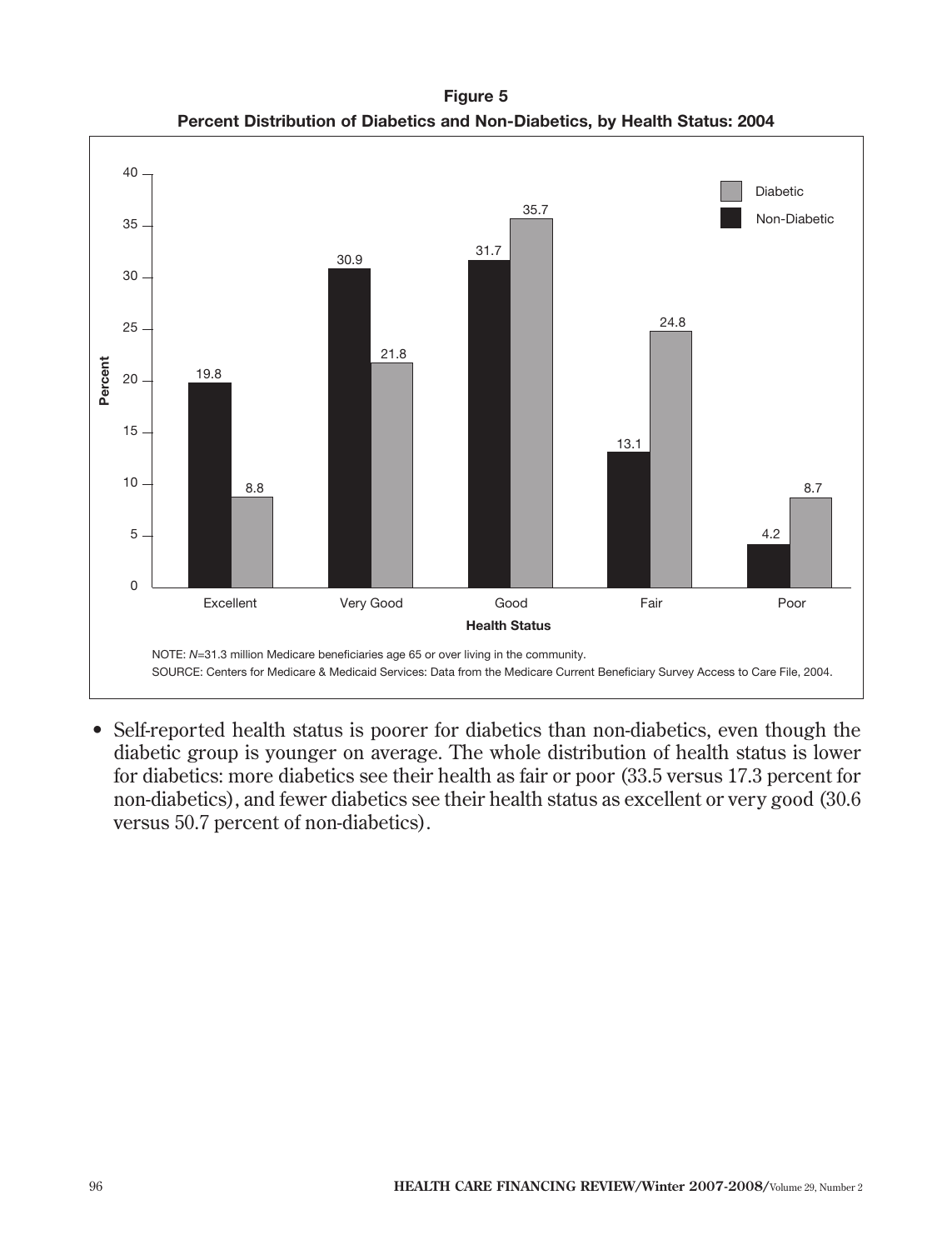**Figure 6 Percent Distribution of Diabetics and Non-Diabetics, by Body Mass Index: 2004**



• The distribution of body mass index (BMI) is clearly different for diabetics and nondiabetics: while 36.5 percent of diabetics are obese (BMI 30 or above), only 16.7 percent of non-diabetics are obese. Looking at normal weight (BMI 25) or below, 26.5 percent of diabetics, and 44.9 percent of non-diabetics are in this range.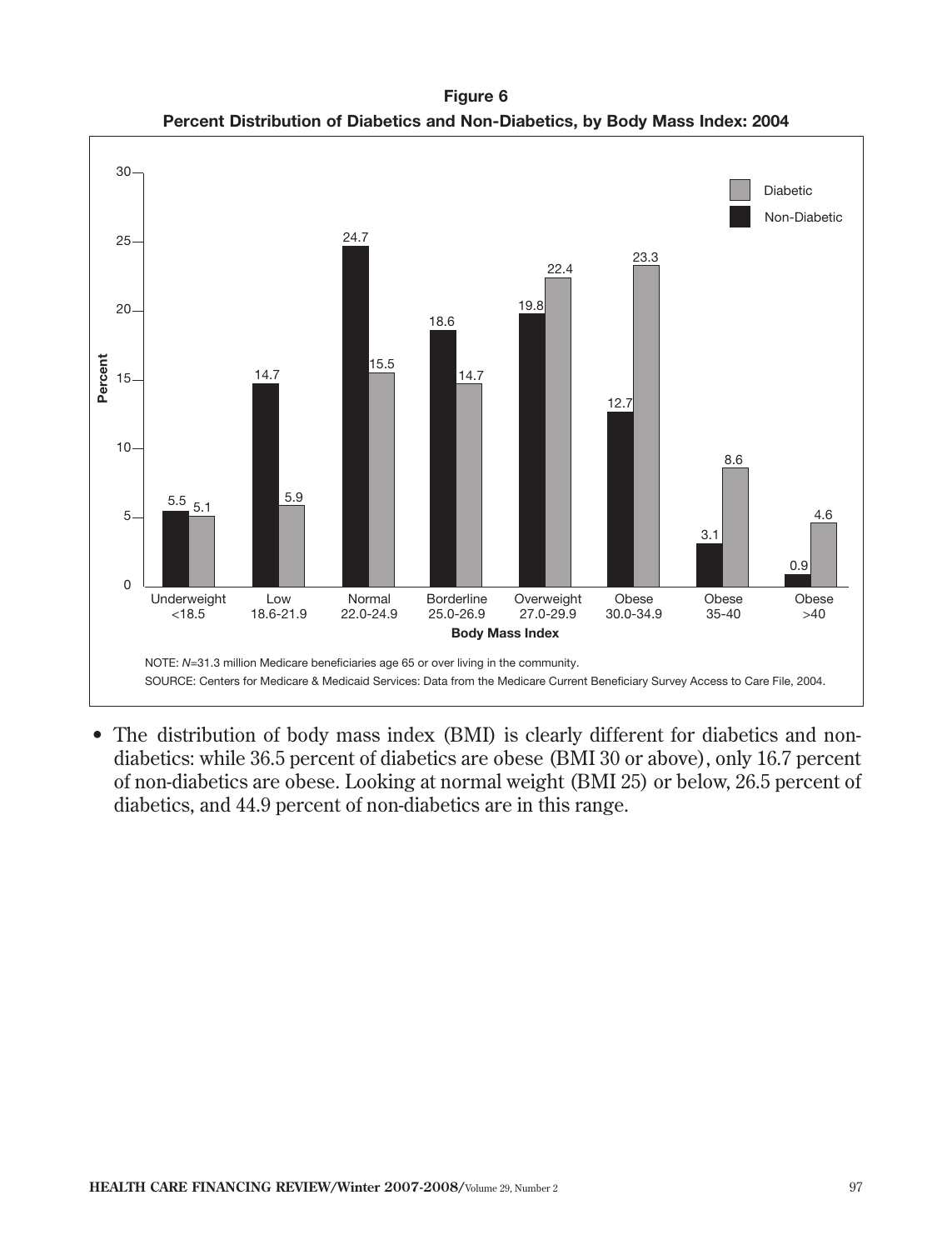**Figure 7 Percent Distribution of Diabetics and Non-Diabetics, by Functional Status: 2004** 



 • Diabetics are more impaired (defined as receiving help from another person) on a scale compounded of activities of daily living (ADL) and instrumental ADL. Of non-diabetics, 73.4 percent have none of these disabilities compared to 61.1 percent of diabetics. Diabetics are more impaired across the range of disability scores. For example, 27.0 percent of diabetics receive help with IADLs compared to 19.4 percent of non-diabetics. Again, this is not a function of the age of the two populations since on average diabetics are younger.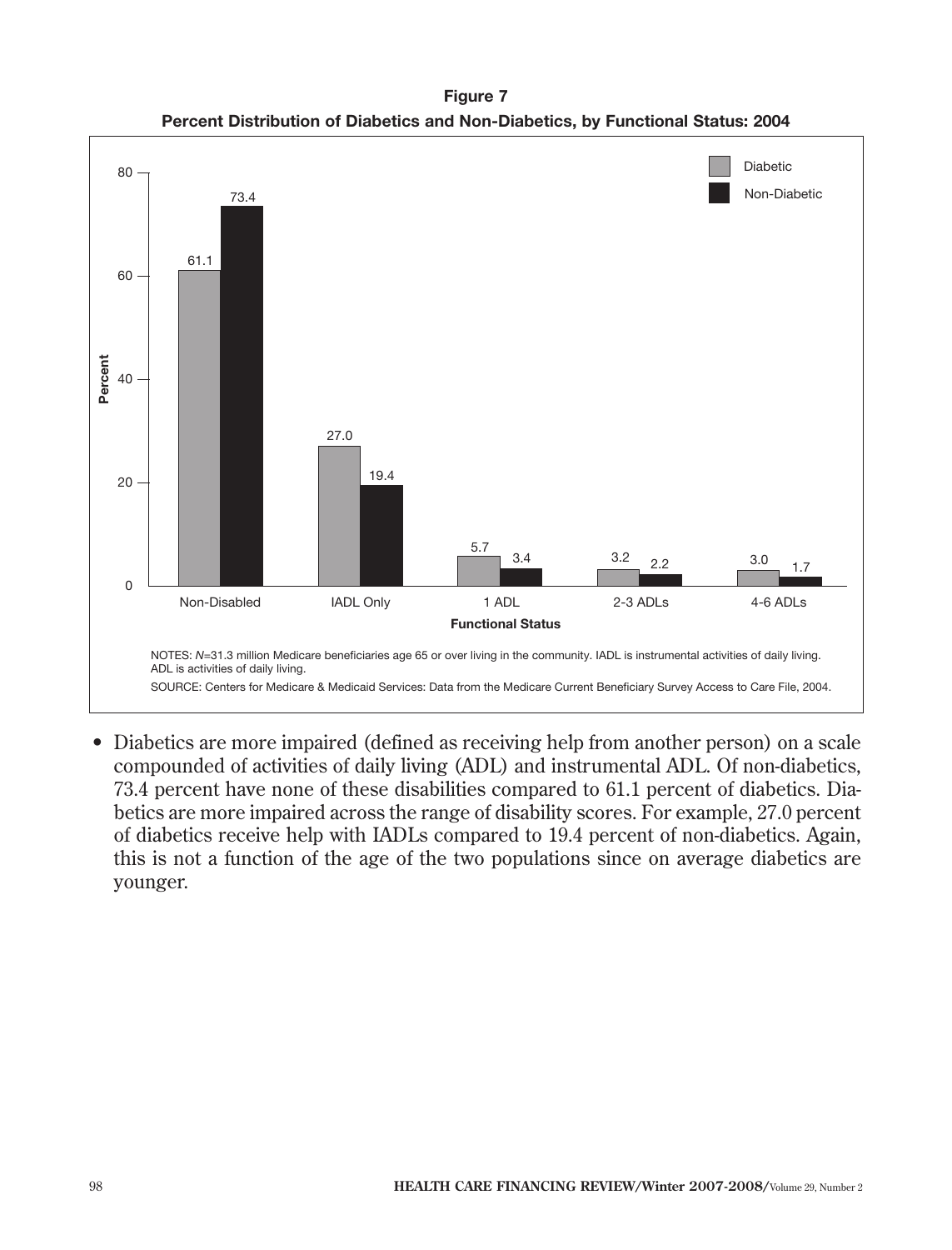**Figure 8 Percent Distribution of Non-Diabetics and Diabetics, by Circulatory Conditions: 2004**



 • The MCBS explores numerous kinds of comorbidity. This figure shows the relative frequency of different types of circulatory conditions in the diabetic and non-diabetic populations. Diabetics have excessive prevalence of every circulatory disorder.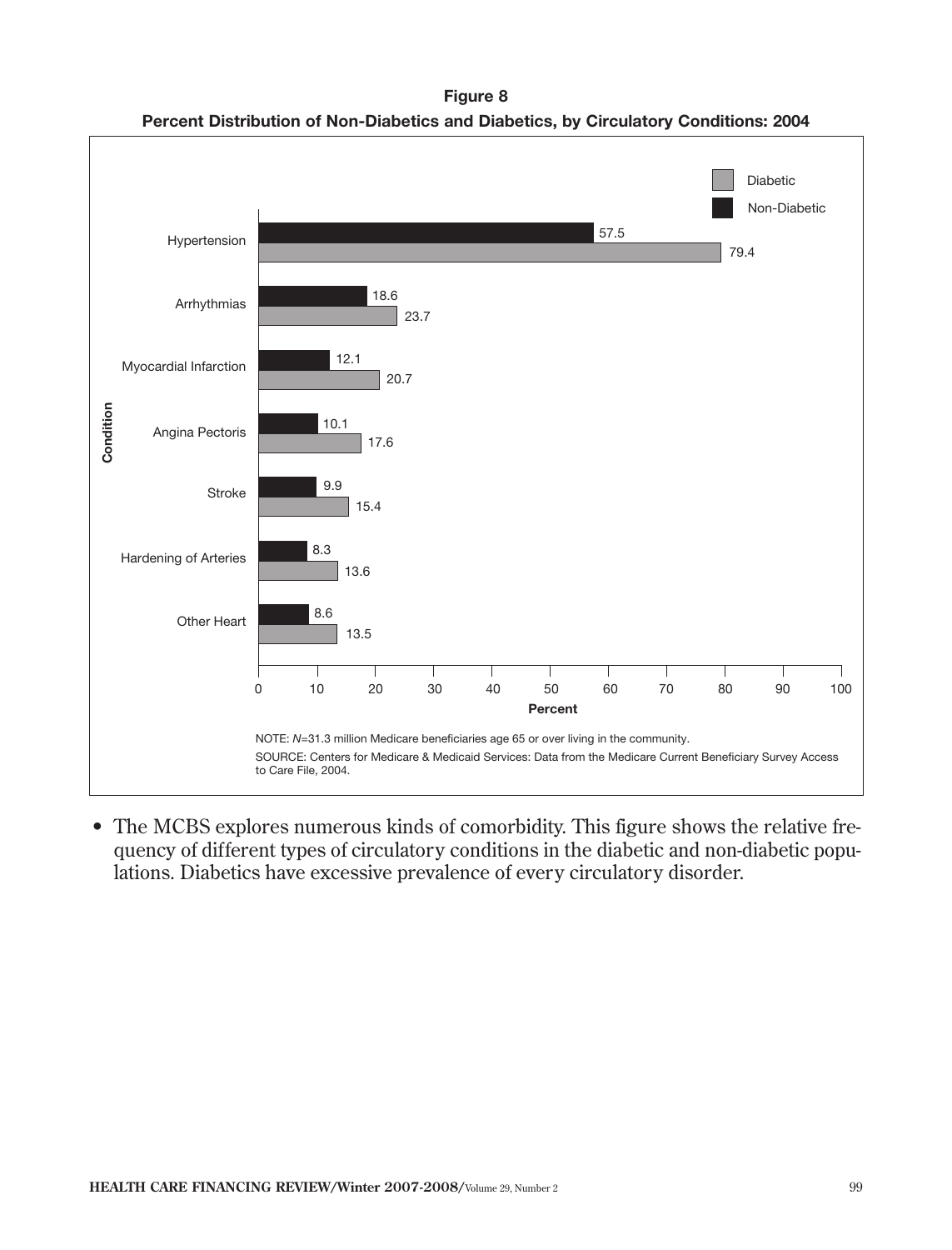**Figure 9 Percent Distribution of Diabetics and Non-Diabetics, by Supplementary Insurance Coverage: 2004**



 • Rates of employer-sponsored coverage, public insurance other than Medicaid, and Medicare Advantage are similar, as are the proportions that have no supplementary coverage (Medicare only). However, there are two notable differences: (1) non-diabetics are more likely to have self-purchased (Medigap) insurance and, (2) diabetics are much more likely to be covered by Medicaid. This leads to hypotheses about the socioeconomic disadvantages of the diabetic population.